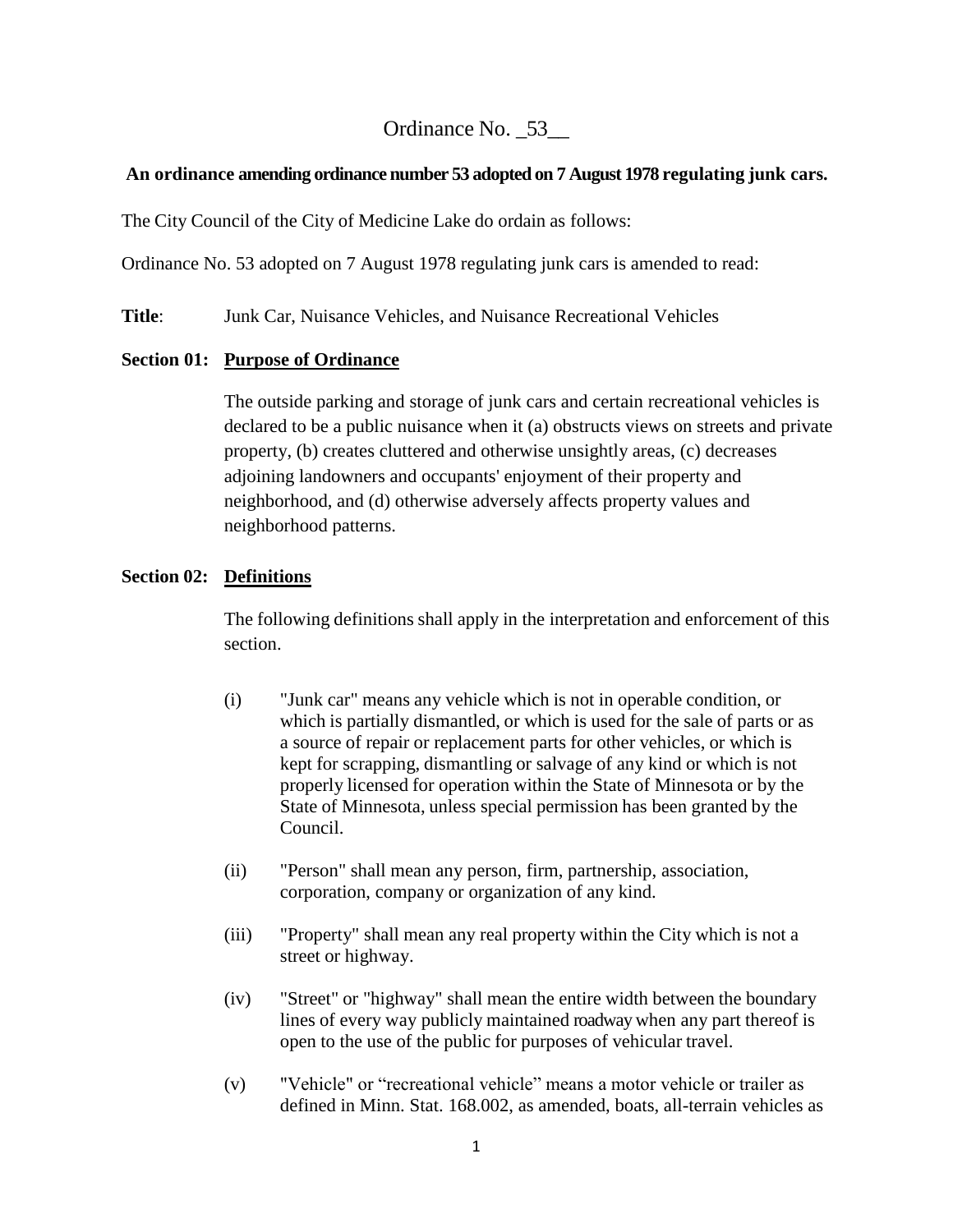defined in Minn. Stat. 84.92, subd. 8, and snowmobiles but excluding small utility trailers that are clearly designed to be used for general yard and garden purposes.

#### **Section 03: Parking or Abandonment of Junk Cars Prohibited**

- (i) No person shall park, keep, place, store or abandon any junk car or vehicle on a public street, highway, roadway or alley within the City.
- (ii) No person in charge or control of any property within the City, whether as owner, tenant, occupant, lessee or otherwise, shall allow any junk car, vehicle or recreational vehicle, as defined herein and determined to be a nuisance, to remain on such property for more than 2 weeks.
- (iii) This section shall not apply to the following:
	- (a) To a vehicle or recreational vehicle in an enclosed building
	- (b) To a vehicle or recreational vehicle on the premises of a business enterprise operated in a lawful place and manner, when necessary to the operations of such business enterprise.
	- (c) To a vehicle in an appropriate storage place or depository maintained in a lawful place and manner by the City or its agent.
	- (d) To vehicles or recreational vehicles (including watercraft) that are used seasonally and are owned by a person who resides on the property. Students who are away at school for periods of time but still claim the property as their legal residence will be considered residents on the property.
	- (e) To utility trailers that do not require licensing by the State of Minnesota Department of Motor Vehicles.

#### **Section 04: Abatement.**

- (i) **Impounding**. A police officer, sheriff, or other authorized person may order a vehicle constituting a public nuisance to be immediately removed and impounded. The impounded vehicle will be surrendered to the owner by the towing contractor only upon payment of the required impound, towing and storage fees.
- (ii) **Sale**. Notice and sale of a vehicle impounded under this ordinance will be conducted in accordance with Minn. Stat. chapter 168B, governing the sale of abandoned motor vehicles.